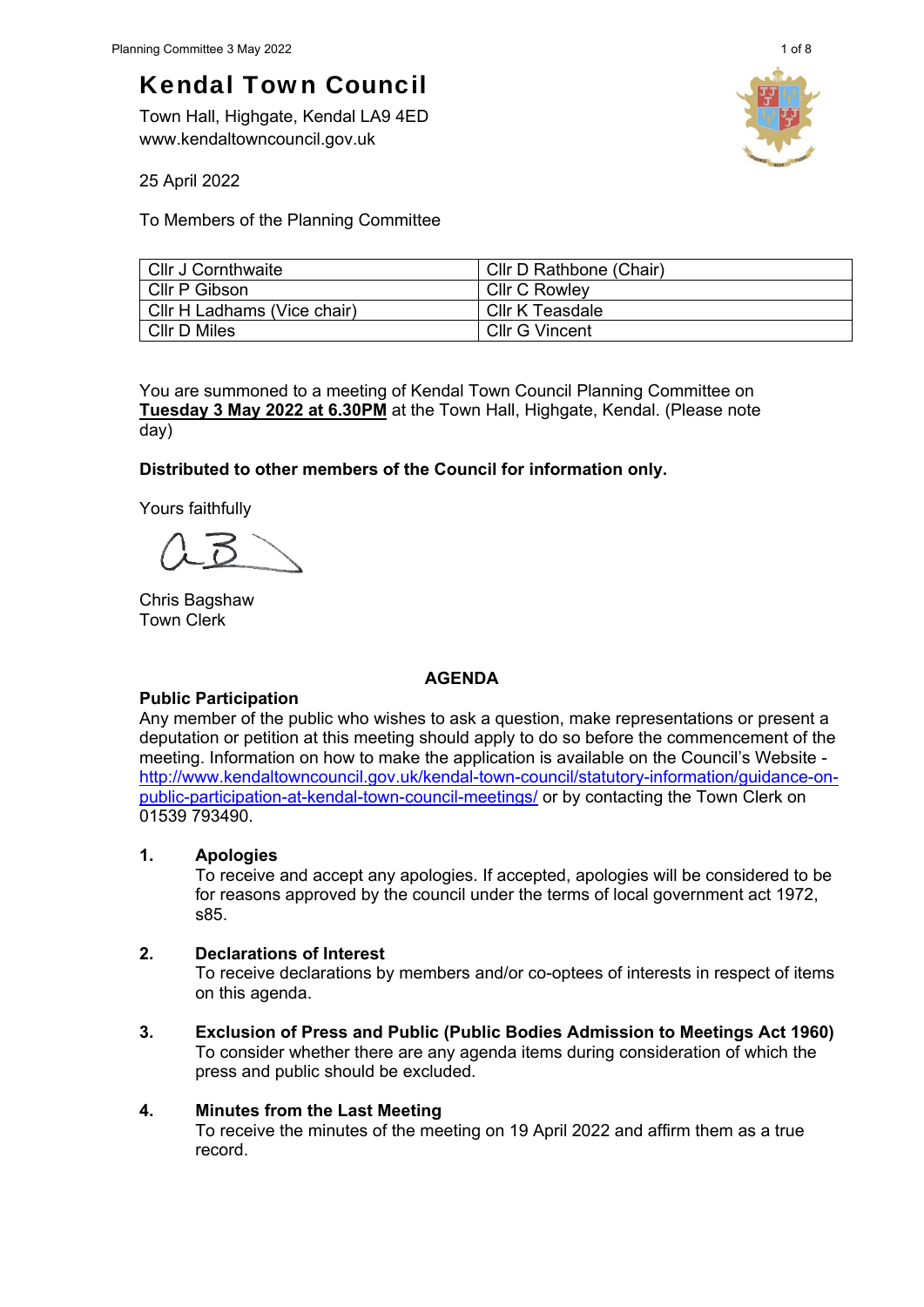#### **5. Planning Process and Issues**

To consider any planning process or related issues arising from the Council's interaction with the Planning Authorities. These may include items for reference, training, or guidance following feedback from previous applications.

#### **6. Kendal Town Council Flood Relief Scheme Working Group**  To receive an update on the activities of the Working Group.

#### **7. Planning Applications** (see attached schedule)

To consider the following planning applications received from South Lakeland District Council and Cumbria County Council.

The Committee will consider planning applications received and published by local planning authorities up to the date of the meeting. Where the publication of the application is after the initial publication of the agenda, items will be added up to the day of the meeting where necessary to meet planning consultation timeframes. A full list of applications likely to be considered can be obtained by checking the local planning authority websites:

https://applications.southlakeland.gov.uk/fastweb/welcome.asp https://planning.cumbria.gov.uk/Search/Results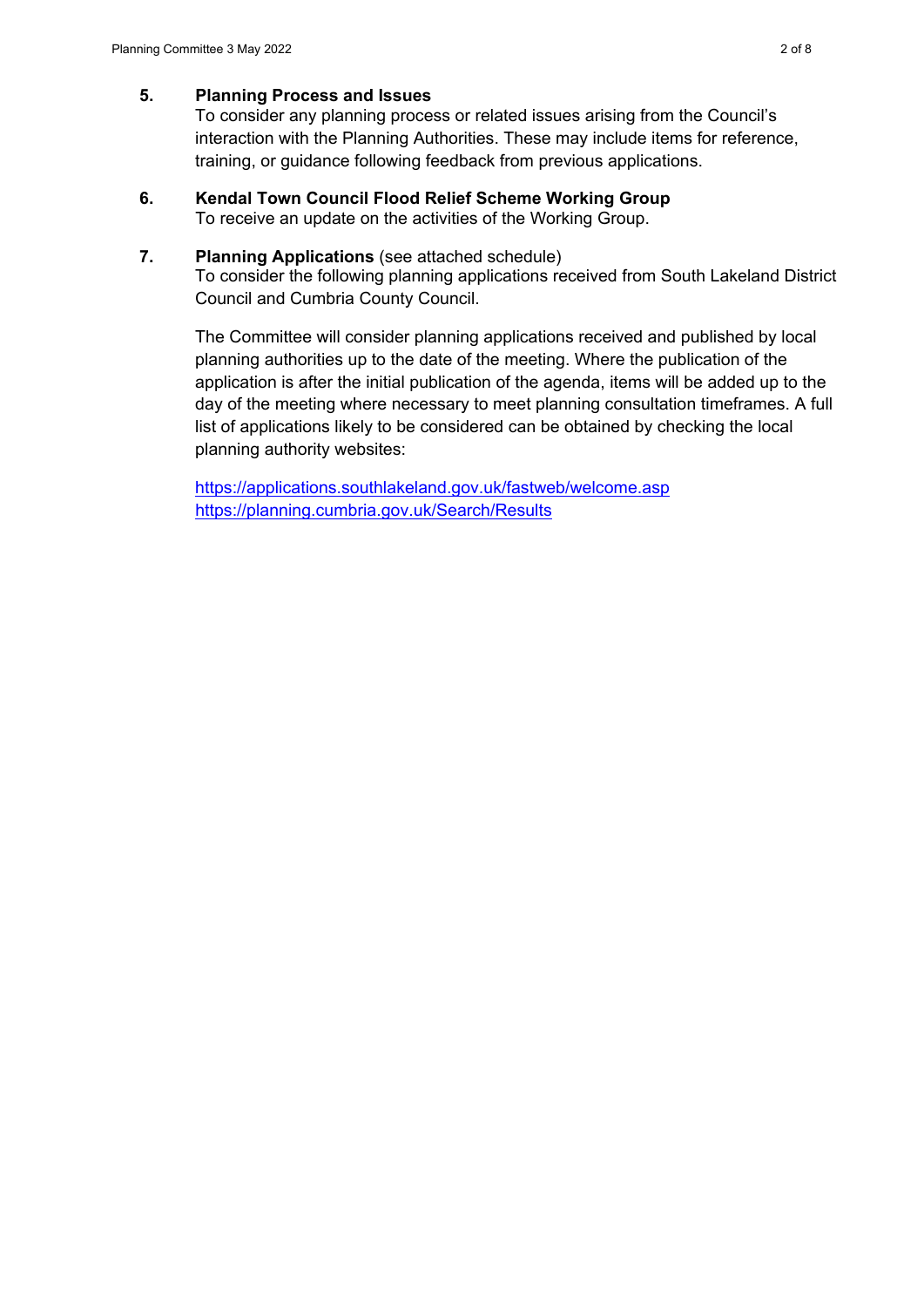## Kendal Town Council

Town Hall, Highgate, Kendal LA9 4ED www.kendaltowncouncil.gov.uk



## **Minutes of a meeting of the Planning Committee held on Tuesday 19 April 2022 at 6.30pm in the Town Hall, Kendal.**

| <b>Cllr J Cornthwaite</b>   | Present | Cllr D Rathbone (Chair) | Present |
|-----------------------------|---------|-------------------------|---------|
| Cllr P Gibson               | Absent  | <b>CIIr C Rowley</b>    | Present |
| Cllr H Ladhams (Vice Chair) | Present | Cllr K Teasdale         | Present |
| CIIr D Miles                | Present | Cllr G Vincent          | Absent  |

**In Attendance:** Town Clerk

#### **P162/21/22 Apologies**

No apologies were received.

## **P162/21/22 Declarations of Interest**

None

## **P163/21/22 Exclusion of Press and Public (Public Bodies Admission to Meetings Act 1960)**

No issues were considered for exclusion.

#### **P164/21/22 Minutes of the Previous Meeting**

The Committee received the minutes of the previous planning committee meeting held on 4 April 2022.

**Resolved:** To accept them as a true record.

## **P165/21/22 Planning Process and Issues**

The Committee discussed an issue which had arisen on Kendal Green, where a tree had been damaged in a storm. The Tree Officer had confirmed that the owner could fell the tree if required, but instead they had opted to leave it standing, following some work by a tree surgeon. Unfortunately, in the view of the neighbours, this left the tree still unsafe and now also unsightly, which did not contribute to the visual amenity of the Conservation Area.

**Resolved:** That the matter of the compromised visual amenity of the tree be brought to the attention of the Conservation officer and Tree officer at SLDC.

## **P166/21/22 Kendal Town Council Flood Relief Scheme Working Group**

The Chair of the Working Group reported that Craig Cowperthwaite had now retired from the Environment Agency and that the Flood scheme and the town would miss his expertise, patience and pragmatism. He hoped that the new management at the EA would continue his collaborative tradition. A new date was still being sought for an additional meeting of the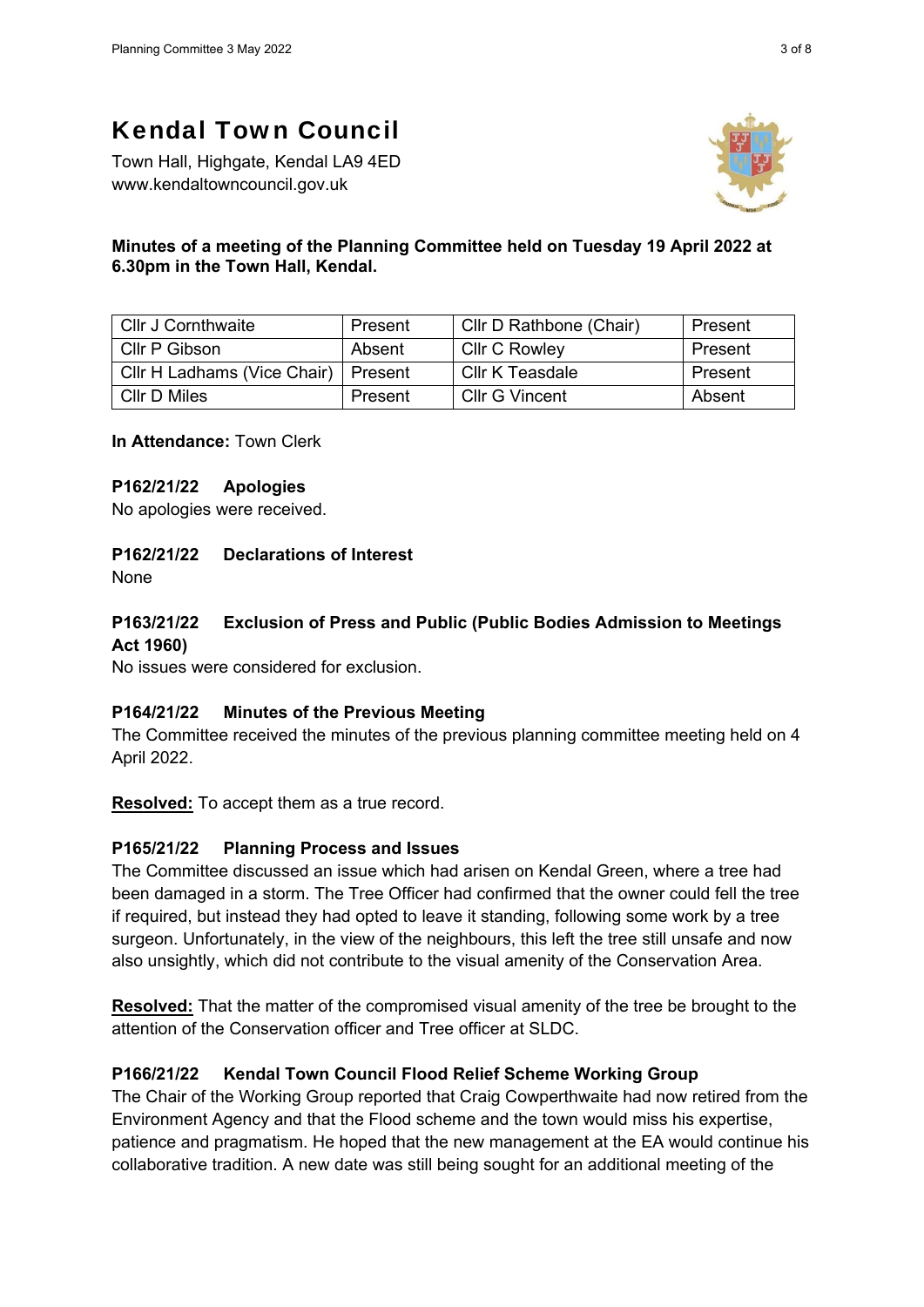Working Group, but it looked likely that this would now be after the elections. Although there were a couple of negative comments about the glass wall scheme, the overwhelming response from the public to the Planning Application had been supportive.

**Resolved:** To note the report.

#### **P167/21/22 Footpath Diversion**

The Committee considered a proposed footpath diversion by the river at Kirkland. It was noted that the diversion served to tidy up the alignment of the rights of way on the paths around the Kendal Crest (footpaths 536209 and 536210).

**Resolved:** To support the realignment of the rights of way.

#### **P168/21/22 Planning Applications**

The Committee considered the Planning Applications shown in Appendix 1.

**Resolved:** To submit the recommendations in Appendix 1 to the Planning Authority.

The meeting closed at 19.20.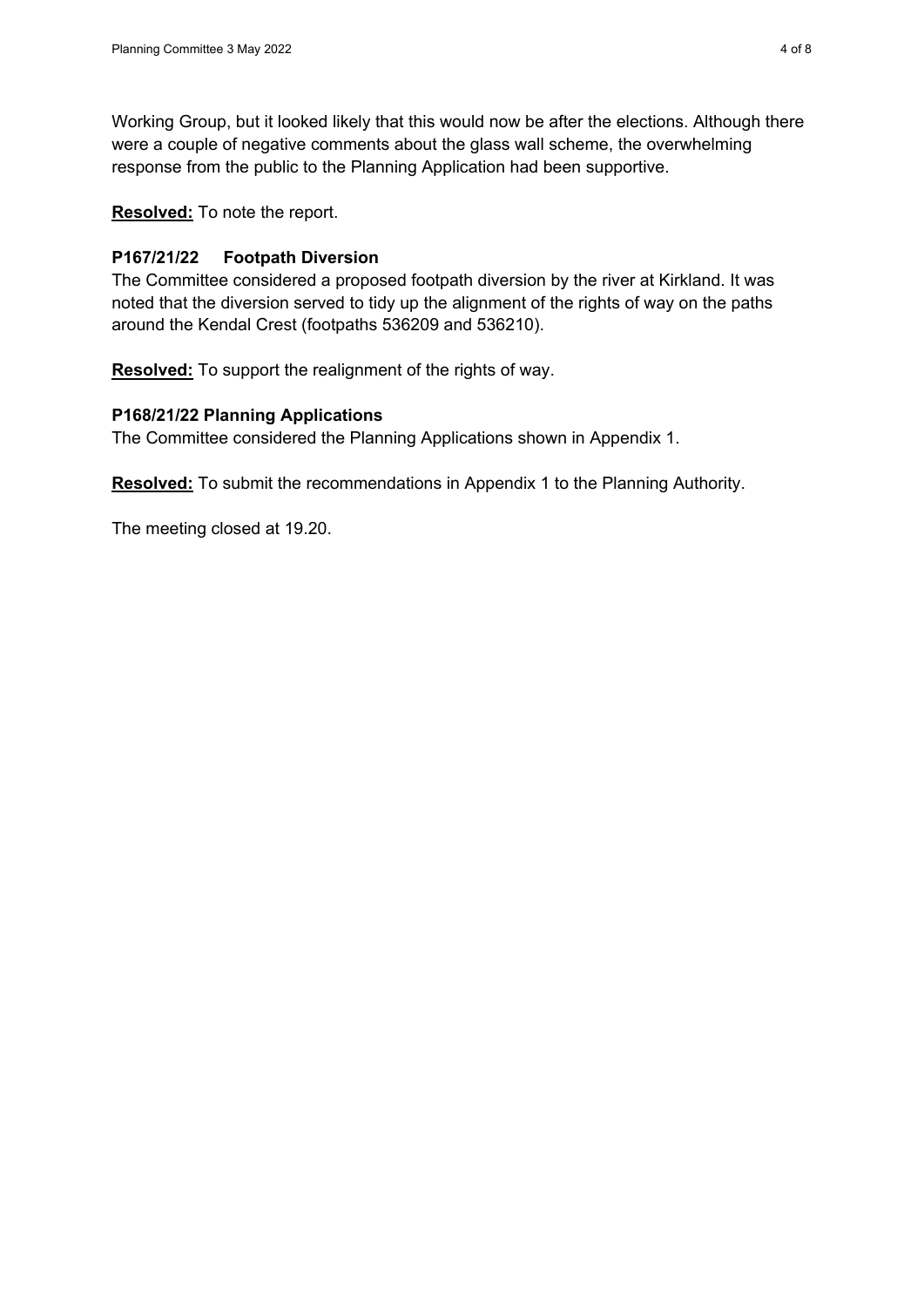#### **Kendal Town Council**

Applications for Planning Committee: 19 April 2022 **Appendix 1** 

| No.            | App No./Type | Address/Proposed Development                                                                                                                                                                                                                     | <b>Comments</b><br>to SLDC | Observations/Recommendations                                                                                                                                                                                                                                                                                 |
|----------------|--------------|--------------------------------------------------------------------------------------------------------------------------------------------------------------------------------------------------------------------------------------------------|----------------------------|--------------------------------------------------------------------------------------------------------------------------------------------------------------------------------------------------------------------------------------------------------------------------------------------------------------|
| 1              | SL/2022/0284 | <b>48 Buttermere Drive</b><br>Refurbishment including external insulation<br>with a rendered finish, replacement triple<br>glazed windows, removal of existing<br>conservatory and replacement of existing<br>stepped access to the rear garden. | 19 April                   | No material objections.<br>The Committee commends this application for its<br>use of Passivhaus standards and other<br>sustainable measures. They also welcomed the<br>extent of neighbour consultation.                                                                                                     |
| $\overline{2}$ | SL/2022/0292 | 116 Burneside Road<br>Single storey extensions to porch and bay<br>window                                                                                                                                                                        | 19 April                   | No material objections.                                                                                                                                                                                                                                                                                      |
| 3              | SL/2022/0293 | 116 Burneside Road<br>Rear raised deck / balcony replacing Juliet<br>Balcony                                                                                                                                                                     | 19 April                   | No material objections.<br>The Committee had concerns about the<br>development creating overlooking issues, but<br>were unsure about the angles, so their<br>observation is conditional on this being<br>acceptable to the Planning Officer. There should<br>be some consideration of net biodiversity gain. |
| 4              | SL/2022/0307 | 34 Low Mead<br>Two storey rear extension                                                                                                                                                                                                         | 20 April                   | No material objections.<br>The Committee drew attention to the neighbour's<br>comment about boundary matters and would seek                                                                                                                                                                                  |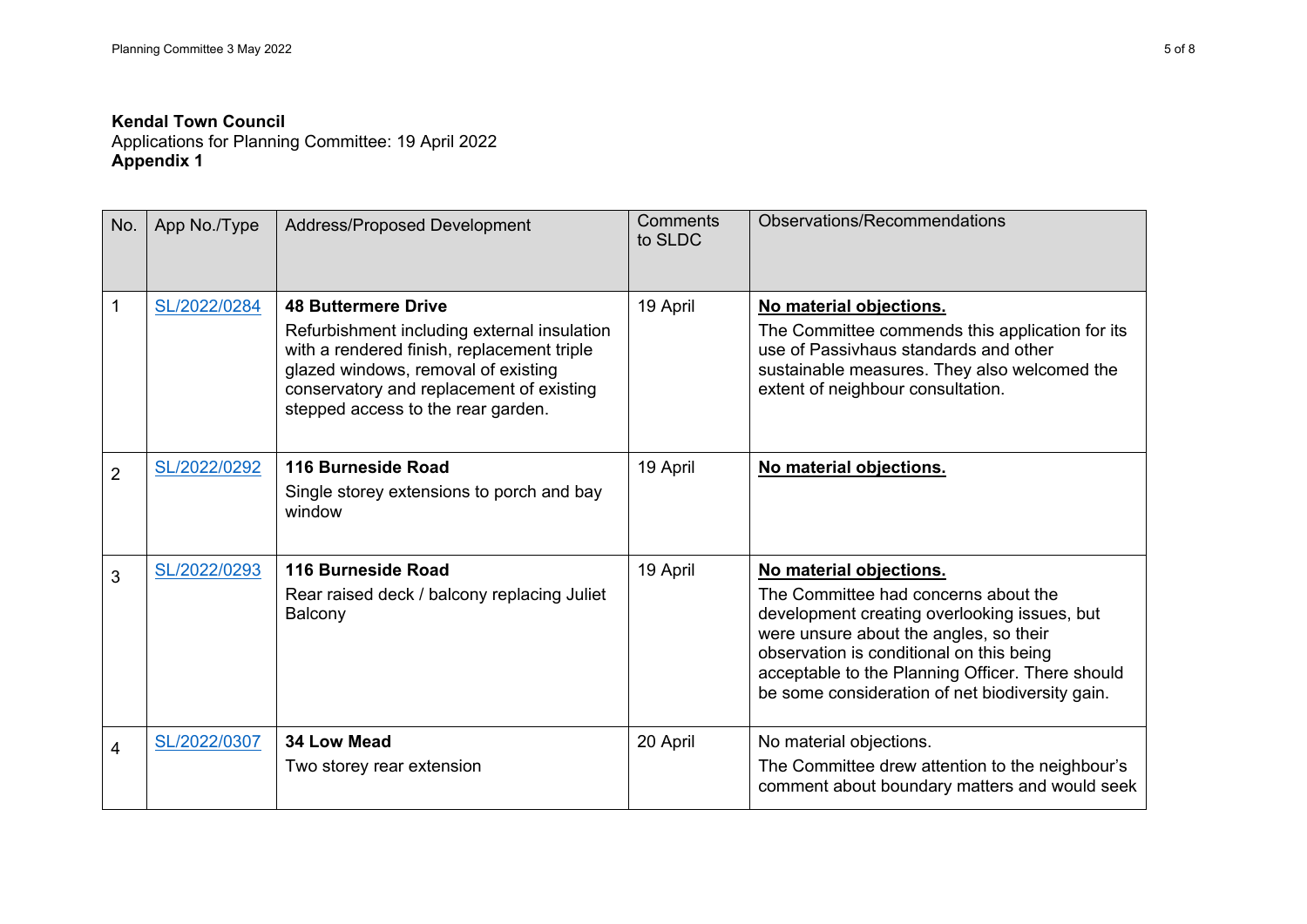|   |              |                                                                                                              |          | reassurance that this is a mapping accuracy<br>issue, not an assertion of development rights over<br>an adjacent property.                                                                                                                                                                                                                               |
|---|--------------|--------------------------------------------------------------------------------------------------------------|----------|----------------------------------------------------------------------------------------------------------------------------------------------------------------------------------------------------------------------------------------------------------------------------------------------------------------------------------------------------------|
| 5 | SL/2022/0226 | Jewson Ltd, Stockbeck<br>Demolition of existing warehouse building<br>and erection of new warehouse building | 28 April | No material objections.<br>Dependent on UU and LLFA conditions relating to<br>impacts on flooding and adequate drainage. The<br>Committee supported the additional biodiversity<br>measures suggested by the Tree Officer.                                                                                                                               |
| 6 | SL/2022/0243 | <b>11 Nether Street</b><br>Replacement limestone perimeter wall                                              | 28 April | Recommend refusal.<br>The Committee could not see how the<br>development overcame the creation of a blind<br>corner on the highway, which would be potentially<br>less safe for pedestrians and vehicles. The<br>development seemed to be out of proportion for<br>its location in the Conservation Area and had no<br>mention of biodiversity net gain. |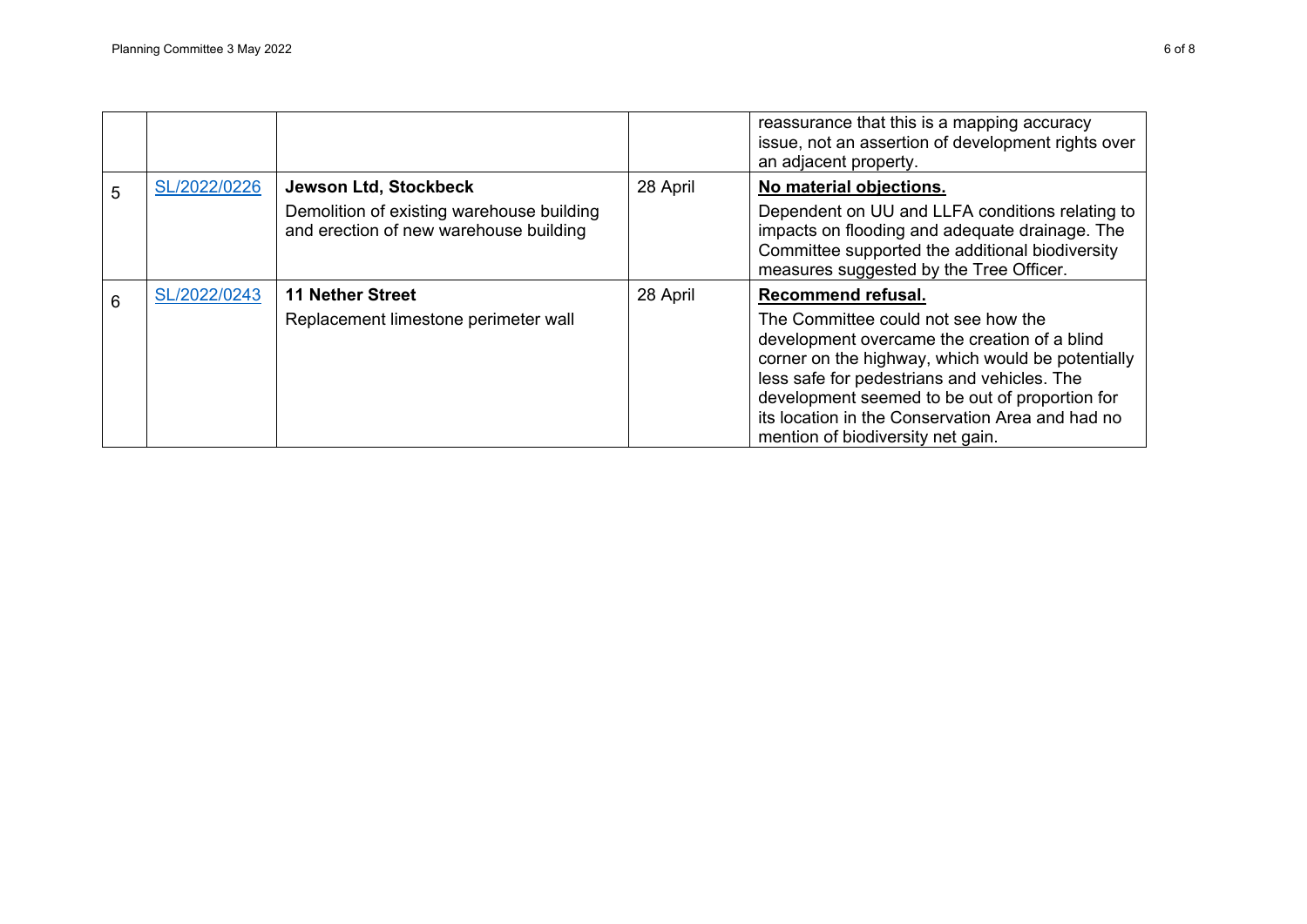**Kendal Town Council**  Applications for Planning Committee: 3 May 2022 **Appendix 1 v2** 

| No.            | App No./Type | <b>Address/Proposed Development</b>                             | <b>Comments</b><br>to SLDC | Observations/Recommendations |
|----------------|--------------|-----------------------------------------------------------------|----------------------------|------------------------------|
| 1              | SL/2022/0083 | <b>Stephenson Centre, Ann Street</b>                            | 12 May                     |                              |
|                |              | Temporary pod to house 1 homeless<br>individual in emergencies  |                            |                              |
| $\overline{2}$ | SL/2022/0347 | Jenkin Cragg Farm, Fowl Ing Lane                                | 13 May                     |                              |
|                |              | Erection of an agricultural livestock building                  |                            |                              |
| 3              | SL/2022/0348 | Jenkin Cragg Farm, Fowl Ing Lane                                | 13 May                     |                              |
|                |              | Erection of an agricultural covered muck<br>midden              |                            |                              |
| 4              | SL/2022/0303 | 4 Heron Hill                                                    | 16 May                     |                              |
|                |              | Alterations & extensions of existing garage<br>& front entrance |                            |                              |
| 5              | SL/2022/0357 | 21 Spital Park                                                  | 16 May                     |                              |
|                |              | Single storey front porch extension                             |                            |                              |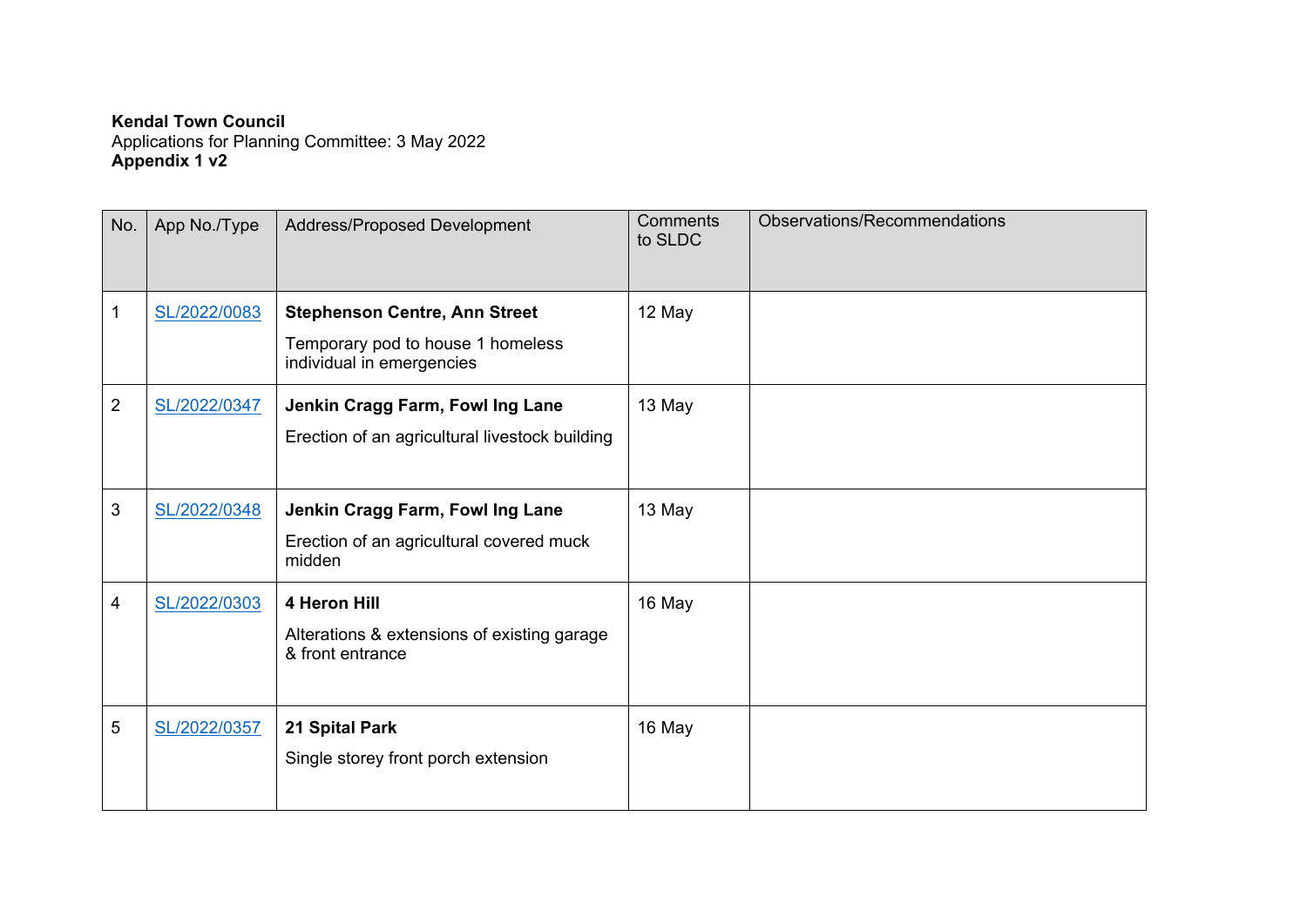| 6  | SL/2022/0362                                    | 49 Shap Road<br>Replacement above ground fuel tank<br>(Retrospective)                                                                                                                                                                                            | 16 May      |  |
|----|-------------------------------------------------|------------------------------------------------------------------------------------------------------------------------------------------------------------------------------------------------------------------------------------------------------------------|-------------|--|
| 7  | SL/2022/0369                                    | 2 Hawesmead Avenue<br>First floor extension over existing single<br>storey store extension and erection of<br>detached garage                                                                                                                                    | 16 May      |  |
| 8  | SL/2022/0371<br>$\underline{8}$<br>SL/2022/0372 | <b>50 Branthwaite Brow</b><br>Alterations to create smaller ground floor<br>retail premises with self-contained dwelling<br>unit on first floor (Retrospective<br>resubmission of planning permission<br>SL/2019/0669 & Listed Building Consent<br>SL/2019/0670) | 16 May 2022 |  |
| 9  | SL/2022/0307                                    | 34 Low Mead<br>Two storey rear extension                                                                                                                                                                                                                         | 17 May 2022 |  |
| 10 | SL/2022/0359                                    | Unit 2a, Westmorland Shopping Centre<br>Change of Use retail unit (Use Class E) for<br>the sitting and administration of computer-<br>based driving theory test exams on behalf of<br>the DVSA (Use Class Sui Generis)                                           | 18 May 2022 |  |